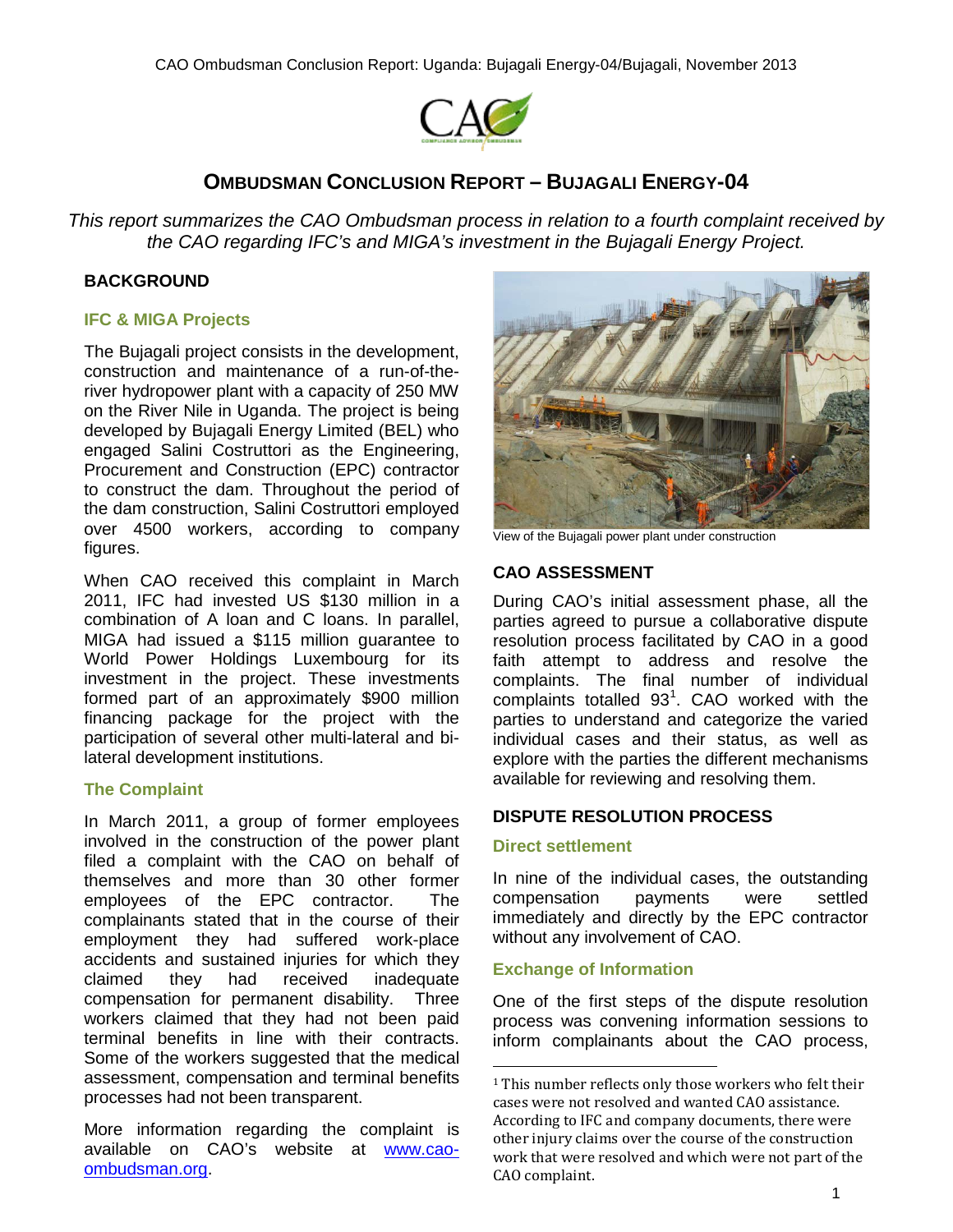their eligibility for compensation for permanent disability in line with the Uganda Workers Compensation Act, and variations in the final calculations which depended on salary and length of employment. This entailed providing workers with the opportunity to ask questions of the employer as well as the employer's insurance company and the District Labour Office. Ultimately, the former workers came to understand the options available to them in navigating the workers' compensation process. As a result, a number of the complainants accepted that the compensation previously paid, or which was being offered to them, was in accordance with the law.

One of the complainants' other concerns was related to accessing their medical documents. Parties agreed that each worker had a right to information contained within their medical records, and a simple process was set up by which each worker could request and receive a summary of his medical records from the EPC clinic (even if they had been previously provided). When further medical reports were requested by the Medical Arbitration Board, these were provided directly. Having access to medical information was an important first step for complainants to understand how their injuries were being assessed, to make decisions about how they wanted to proceed with their individual claims and to process their claims for disability support from the National Social Security Fund.

### **Individual Review of Cases**

Some cases were reviewed by the individual workers in direct interaction with their former employer in meetings facilitated by the CAO. This provided the parties with an opportunity to share information on an individual basis, look again together at individual records, clarify any misunderstandings and, in several cases, resolve the dispute with existing documentation. Through this process, a number of complainants came to understand better the calculations and settle the matter with their former employer.

#### **Medical Arbitration Board (MAB)**

<span id="page-1-0"></span>One of the mechanisms available for resolution of individual worker compensation cases under Ugandan Law is the Medical Arbitration Board (MAB), convened under Ugandan law and housed in the Ministry of Labour, to determine disputes related to work place injury, medical assessment and levels of compensation.

At the time CAO received the complaint, the MAB was suffering operational challenges, including limited funding and a substantial backlog of cases. Furthermore, the workers were not always open to the MAB process, citing concerns about its neutrality and the cost of travelling to and from Kampala for hearings. Once the MAB began to function and the process was better understood by the workers, some chose that as their preferred dispute resolution option. The employer also elected for the MAB in some cases. The MAB was preferred by parties where there was fundamental disagreement over issues such as the integrity of the complaint, the medical assessment of the workers' permanent disability or the compensation process itself. The CAO assisted this process by liaising with the Ministry of Labour officials at the District level as well as the MAB to set aside space for the Bujagali workers - and hear their cases as a priority. CAO was then in a position to help the workers with hearing schedules and preparing their documentation (CAO also offered to assist the employer, if needed).



Former workers attend a CAO information meeting with their documentation on hand

### **Grievance Mechanism Workshop**

In May 2013, CAO convened a workshop with IFC, BEL, 12 project affected community members (including some of the worker complainants, as well as complainants from<br>another CAO case, Bujagali-05<sup>2</sup>), local another  $CAO$  case, Bujagali-05<sup>[2](#page-1-0)</sup>), local

 <sup>2</sup> The Bujagali-05 complaint was filed in May 2011 and raised concerns related to compensation for assets during the transmission line land acquisition process,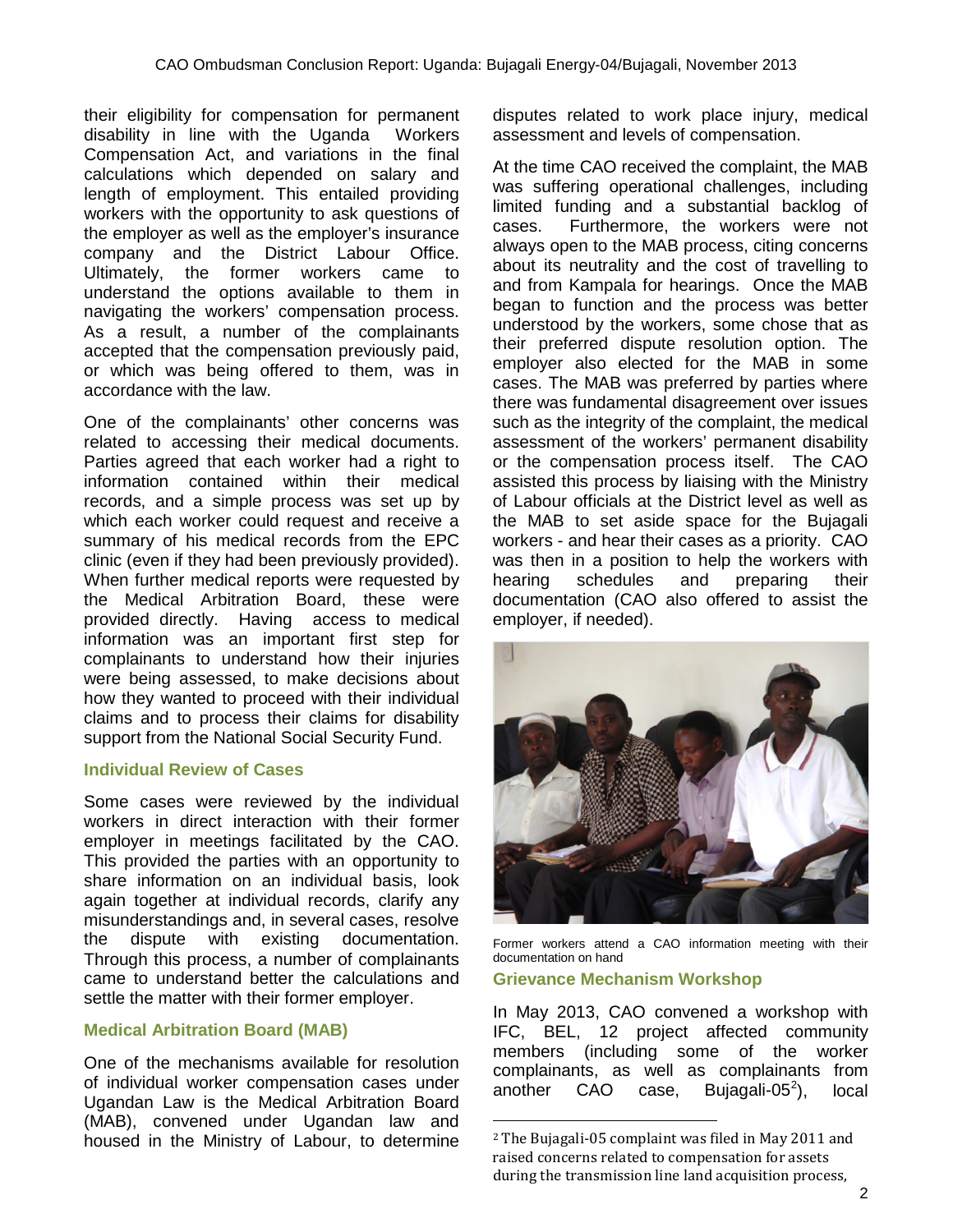government and an NGO that had been involved in handling Bujagali project grievances. The purpose of the workshop was to bring key stakeholders together to:

- listen to the experiences of participants in addressing and seeking to resolve issues arising around the Bujagali project; and
- identify key lessons to inform both the IFC and BEL in planning effectively to reduce and/or manage grievances at Bujagali and in relation to other projects in Uganda and elsewhere in the world.



CAO staff with representatives of Bujagali Energy Limited (the project sponsor) and the EPC contractor

# **OUTCOMES**

### **Cases Resolved**

Out of a total of 93 individual cases, 86 were resolved:

- 55 were settled through the MAB
- 19 were resolved through CAO facilitation/mediation
- 9 were settled directly by the EPC contractor with their former employees
- 3 went to court.

Of the seven unresolved, one worker could not be traced. The six remaining cases will be transferred to CAO Compliance in line with CAO's Operational Guidelines.

## **New Community Based Organization (CBO)**

The principal concern of most of the injured workers was their future livelihoods. During their employment on the dam construction, they had received skills training in construction-related activities. Several CAO complainants and other disabled workers came together and founded the<br>Kikubamutwe Disability and Development Kikubamutwe Disability and Development Organization (KDDO) with the mission of using their own resources and skills to create and sustain livelihood generating activities and in serving their communities.

#### **Strengthened MAB**

The MAB was resuscitated in response to increased demand for expeditious settlements by both workers and their employer. Through heightened interaction with the parties, the District Labor Officer (DLO), and CAO, the MAB was strengthened as a viable local mechanism. The number of cases it handled, and parties' acceptance of the results demonstrates its ability to handle workers compensation cases in a manner that was largely viewed as reasonable and credible.

### **Institutional Learning**

One outcome of the May 2013 Grievance Mechanism workshop was a commitment by IFC to use recommendations and ideas from the workshop to help train other IFC staff on designing better grievance mechanisms. As a first step in this regard, in July 2013 CAO and IFC co-sponsored an internal "Master Class" for IFC social and environmental specialists.

BEL and Salini Costruttori have also expressed that through their collaboration in the dispute resolution process with CAO and the complainants, they had learned more about additional options in addressing grievances and disputes, including voluntary mediation.

# **LESSONS AND INSIGHTS**

#### **The challenges of organizing individual cases under one process**

When the complaint was lodged with CAO, the complainants were not organized in any visible way. Certainly they had all been employed on dam construction at one time or another, but their cases were disparate: differing by length of employment, severity of injury, amount of

i<br>I damage to houses and impacts to health related to construction blasting, and compensation for informal tourism workers' loss of livelihoods. See also [http://www.cao](http://www.cao-ombudsman.org/cases/case_detail.aspx?id=172)[ombudsman.org/cases/case\\_detail.aspx?id=172](http://www.cao-ombudsman.org/cases/case_detail.aspx?id=172)